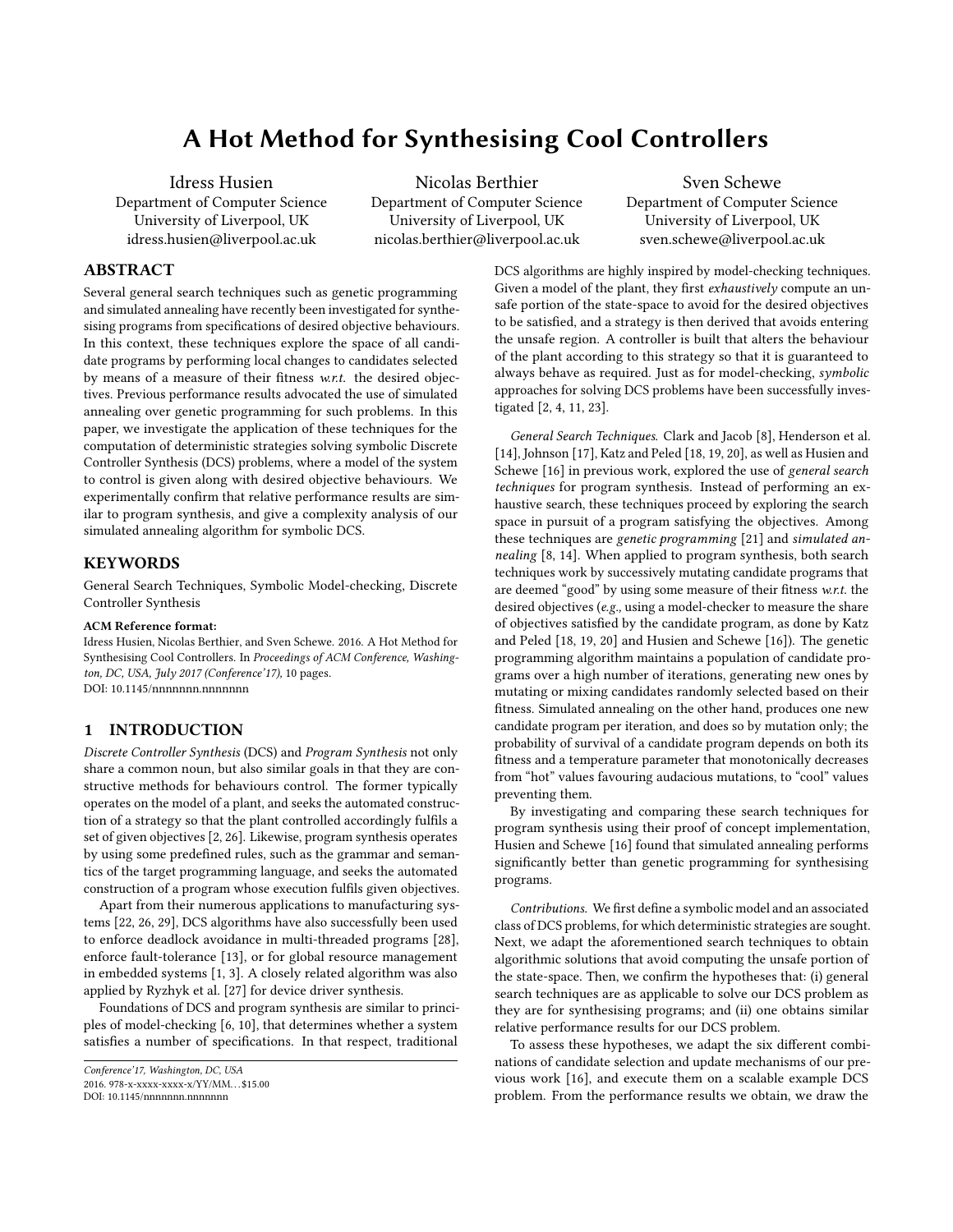Conference'17, July 2017, Washington, DC, USA Idress Husien, Nicolas Berthier, and Sven Schewe

conclusion that simulated annealing, when combined with efficient model-checking techniques, is worth further investigating to solve symbolic DCS problems.

Outline of the Paper. We formally define the symbolic model and DCS problems, and detail the particular kind of solutions we seek in Section [2.](#page-1-0) We then turn to a description of the general search techniques that we investigate in Section [3,](#page-3-0) and further detail how we adapted them for solving our symbolic DCS problems in Section [4.](#page-4-0) We detail our experiments and give a complexity analysis of our simulated annealing algorithm in Sections [5](#page-5-0) and [6.](#page-7-0) We eventually summarise and discuss our results in Section [7.](#page-9-23)

# <span id="page-1-0"></span>2 SYMBOLIC MODEL-CHECKING & CONTROLLER SYNTHESIS

## <span id="page-1-3"></span>2.1 Predicates

We denote by  $V = \langle v_1, \ldots, v_n \rangle$  a vector of Boolean variables (*i.e.*, taking their values in the domain  $\mathbb{B} = {\{ \text{tt}, \text{ff} \}}$ ;  $\mathcal{D}_V = \mathbb{B}^n$  is the domain of  $V, V \cup W$  is the concetenation of two vectors of varidomain of V.  $V \cup W$  is the concatenation of two vectors of variables, defined iff they contain distinct sets of variables ( $V \cap W =$  $\emptyset$ ). A valuation  $v \in \mathcal{D}_V$  for each variable in V can be seen as the mapping  $v: V \to \mathcal{D}_V$ . We denote valuations accordingly:  $v = \{v_1 \mapsto ff, \ldots, v_n \mapsto tt\}$ . Further, given an additional vector of variables W such that  $V \cap W = \emptyset$ , and corresponding valuations  $v \in \mathcal{D}_V$  and  $w \in \mathcal{D}_W$ , the union of v and w is  $(v, w) \in \mathcal{D}_{V \cup W}$ .  $\mathcal{P}_V$  denotes the set of all *propositional predicates* over variables in  $V$  consisting of all formulas  $\omega$  that can be generated according to V, consisting of all formulae  $\varphi$  that can be generated according to the following grammar:

$$
\varphi ::= \text{ff} \mid \text{tt} \mid v_i \mid \neg \varphi \mid \varphi \lor \varphi \mid \varphi \land \varphi
$$

where  $v_i \in V$ . Let  $P \in \mathcal{P}_V$  be such a predicate, and  $v \in \mathcal{D}_V$  a valuation for variables in  $V$ . One has:

- $v \not\models$  if and  $v \models$  it;
- $v \models v_i$  iff  $v(v_i)$ , for  $v_i \in V$ ;<br>
  $v \models \neg \varphi$  iff  $v \not\models \varphi$ ;
- $v \models \neg \varphi$  iff  $v \not\models \varphi$ ;
- $v \models \varphi \lor \psi$  iff  $v \models \varphi$  or  $v \models \psi$ ;
- $v \models \varphi \land \psi$  iff  $v \models \varphi$  and  $v \models \psi$ .

 $(\varphi \Rightarrow \varphi'$  denotes the logical implication, equivalent to  $\neg \varphi \lor \varphi'.$ 

## 2.2 Symbolic Transition Systems

A Symbolic Transition System (STS) comprises a finite set of (internal and input) variables, and evolves at discrete points in time. An update function indicates the new values for each internal variables according to the current values of the internal and input variables.

Definition 2.1 (Symbolic Transition System). A symbolic transition system is a tuple  $S = \langle X, I, T, A, x^0 \rangle$  where:

- $X = \langle x_1, \ldots, x_n \rangle$  is a vector of state variables encoding the memory necessary for describing the system's behaviour;
- $I = \langle i_1, \ldots, i_m \rangle$  is a vector of input variables;
- $T = \langle T_1 : \mathcal{P}_{X \cup I}, \ldots, T_n : \mathcal{P}_{X \cup I} \rangle$  is the update function of  $S$  and encodes the evolution of all state variables based on S, and encodes the evolution of all state variables based on *n* predicates involving variables in  $X \cup I$ ;
- $A \in \mathcal{P}_{X \cup I}$  is a predicate encoding an assertion on the current possible values of the inputs depending on the current state;
- $x^0 \in \mathcal{D}_X$  is the initial valuation for the state variables.

<span id="page-1-2"></span>

Figure 1: STS  $S_{Task}$  (Example [2.3\)](#page-1-1) as a guarded automaton.

We give an illustrative STS in Example [2.3](#page-1-1) below.

<span id="page-1-4"></span>Remark 1 (Parallel Composition). Consider given the set of STSs  $S_1, \ldots, S_N$ , each involving distinct sets of variables. The system obtained by concatenating all their state vectors altogether, as well as all their input vectors and update functions, combined with the conjunction of their respective assertions  $A_i$ , and initial states  $x_i^0$ , is an STS behaving as their synchronous product S.  $||$   $||$   $||$ S...; i.e. is an STS behaving as their synchronous product  $S_1 || \dots || S_N : i.e.,$ 

$$
\big\|_{i \in \{1,\ldots,N\}} S_i \stackrel{\text{def}}{=} \left\langle \bigcup X_i, \bigcup I_i, \bigcup T_i, \bigwedge A_i, (x_1^0, \ldots, x_N^0) \right\rangle.
$$

Semantics. To each STS, one can make correspond a Finite State Machine (FSM):

Definition 2.2 (Finite State Machine corresponding to an STS). Given an STS  $S = \langle X, I, T, A, x^0 \rangle$ , we make correspond an FSM  $\lceil s \rceil - \langle Y, T, \mathcal{T}, \mathcal{A}, x^0 \rangle$  where:  $[S] = \langle X, I, T, \mathcal{F}, \mathcal{A}, x^0 \rangle$  where:

- $X = \mathcal{D}_X$  is the state space of [S];
- $I = \mathcal{D}_I$  is the input space of [S];<br>•  $T: X \times T \rightarrow X \lambda(x)$  (Ti(x)
- $\mathcal{T}: \mathcal{X} \times \mathcal{I} \to \mathcal{X} = \lambda(x, t) . (T_j(x, t))_{j \in \{1, ..., n\}};$ <br>
  $\mathcal{A} \subset \mathcal{X} \times \mathcal{I} \mathcal{I}(x, t) \in \mathcal{X} \times \mathcal{I} \mid (x, t) \models A$
- $\mathcal{A} \subseteq \mathcal{X} \times \mathcal{I} = \{(x, i) \in \mathcal{X} \times \mathcal{I} \mid (x, i) \models A\};$
- $x^0$  is the initial state of [S].

The behaviour of an FSM  $[S]$  is as follows. Assuming that  $[S]$  is in a state  $x \in \mathcal{X}$ . Then, upon the reception of an input  $\iota \in \mathcal{I}$  such that  $(x, i) \in \mathcal{A}$  (*i.e.*, *i* is an admissible valuation for all variables of *I* in state x),  $[S]$  evolves to the state  $x' = \mathcal{T}(x, t)$ .<br>Let  $(x^0, y^0) \cdot (x^1, y^1) \cdot (x^2, y^2) \dots$  be an infinite

Let  $(x^0, t^0) \cdot (x^1, t^1) \cdot (x^2, t^2) \cdots$  be an infinite sequence of states<br>d inputs of [S] starting from a given state  $x^0 \in X$ , that can and inputs of [S] starting from a given state  $x^0 \in X$ , that can<br>be constructed according to the preceding rule  $(X_i \in \mathbb{N}, x^{j+1})$ be constructed according to the preceding rule  $(\forall j \in \mathbb{N}, x^{j+1} =$ <br> $\mathcal{T}(x^j, y^j)$  and  $(x^j, y^j) \in \mathcal{A}$ ). Suff[S]  $(x^0)$  denotes the set of all such  $\mathcal{T}(x^j, t^j)$  and  $(x^j, t^j) \in \mathcal{A}$ ). Suff  $[S]$   $(x^0)$  denotes the set of all such<br>escause set of  $X_{\text{tot}}$   $\mathcal{F}[S]$   $(x^0)$  is the sequences of states that are sequences, and  $X\text{Suff}[S](x^0)$  is the sequences of states that are<br>obtained from  $\text{Suff}[S](x^0)$  by removing the input component of by the contract of the sequences<br>
each tunle of the sequences each tuple of the sequences.

All *execution traces* of [S] start in the initial state  $x^0$ , and<br>hearlel <sup>def</sup>  $X^c$ ,  $dF[c]$  (*x*)) denotes all such assumes as of ototas. Further  $XTrace[S] \stackrel{\text{def}}{=} XSuff[S] (x^0)$  denotes all such sequences of states. Further the set of all execution notes of  $[S]$  is the set of all suffixes of any ther, the set of all execution paths of [S] is the set of all suffixes of any execution trace of [*S*]:  $XPath[S] \stackrel{\text{def}}{=} {\pi_s}$  $\big|\,\exists \pi_p, \pi_p \cdot \pi_s \in XTrace[S]\big\}.$ 

<span id="page-1-1"></span>Example 2.3 (Task STS). Let us now give a small illustrative example STS modelling a two-state task. We build upon this example throughout the paper. We model the behaviour of the system under consideration, called "Task", using the STS  $S_{\text{Task}} = \langle X, I, T, A, x^0 \rangle$ where  $X = \langle \xi \rangle$ ,  $I = \langle r, s, c \rangle$ ,  $T = \langle (\neg \xi \land r \land c) \lor (\xi \land \neg s) \rangle$ ,  $A = tt$ , and  $x^0 = {\xi \mapsto ff}$ . An automaton representation of Task is given<br>in Figure 1, where the Idle (resp. Active) location represents states in Figure [1,](#page-1-2) where the Idle (resp. Active) location represents states where  $\xi = ff$  (resp.  $\xi = tt$ ).

With successive inputs  $t^0 = \{r \mapsto \text{tf}, s \mapsto \text{ff}, c \mapsto \text{ff}\}$ , and  $t^1 =$ <br> $\mapsto$   $\text{tf } s \mapsto \text{ff } s \mapsto \text{tf } s \mapsto \text{tf } s \mapsto$  $\{r \mapsto \text{tt}, s \mapsto \text{ff}, c \mapsto \text{tt}\},$  one obtains a prefix of execution traces  $\{\xi \mapsto ff\} \cdot \{\xi \mapsto ff\} \cdot \{\xi \mapsto tt\} \cdots$  belonging to XTrace[S<sub>Task</sub>].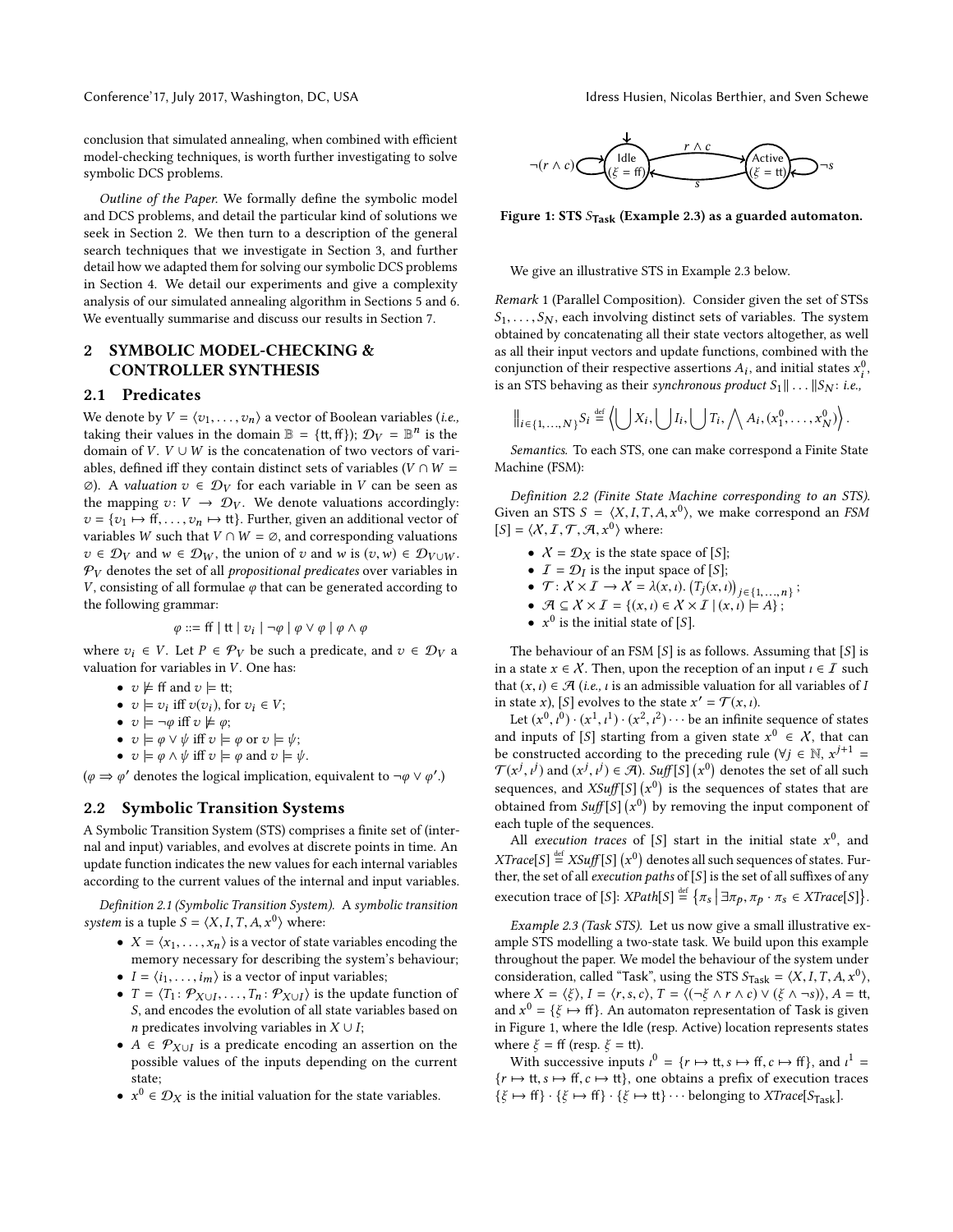A Hot Method for Synthesising Cool Controllers Conternation Conference' T, July 2017, Washington, DC, USA

## <span id="page-2-1"></span>2.3 Model-checking STSs

Model-checking [\[6,](#page-9-10) [10\]](#page-9-11) is a technique used to determine whether a system satisfies a number of specifications. A model-checker takes two inputs. The first one of them, the specification, is a description of the temporal behaviour a correct system shall display, given in a temporal logic. The second input, the model, is a description of the dynamics of the system that the user wants to assess, be it a computer program, a communications protocol, a state machine, a circuit diagram, etc.

Model-checkers usually use symbolic representations of the model to decide efficiently if it satisfies the specification. Typical symbolic representations involve Binary Decision Diagrams (BDDs) [\[5\]](#page-9-24), because they yield good time and memory performance in practice. BDDs also enjoy an often useful canonicity property, as all functionally equivalent predicates lead to a unique diagram. Standard temporal logics used for model-checking are Linear-time Temporal Logic (LTL) [\[25\]](#page-9-25) and Computation Tree Logic (CTL) [\[9\]](#page-9-26). As we focus on the latter, we now define CTL in terms of STSs.

CTL w.r.t. STSs. Consider given an STS  $S = \langle X, I, T, A, x^0 \rangle$ , and<br>corresponding ESM [S] with  $X = \mathcal{D}_Y$ . The syntax of a CTI its corresponding FSM [S] with  $X = \mathcal{D}_X$ . The syntax of a CTL formula  $\phi$  relating to S is defined as

$$
\phi ::= \varphi \mid \neg \phi \mid \phi \lor \phi \mid A\psi \mid E\psi
$$
  

$$
\psi ::= X\phi \mid \phi U\phi \mid G\phi
$$

where  $\varphi \in \mathcal{P}_X$ . For each CTL formula  $\phi$ , we denote the length of  $\phi$ by  $|\phi|$ .

For each  $x \in \mathcal{X}$ , we have (state formulae):

- $x \models \varphi$ , for  $\varphi \in \mathcal{P}_X$  (*cf.* Section [2.1\)](#page-1-3);
- $x \models \neg \phi$  iff  $x \not\models \phi$ ;
- $x \models \phi \lor \phi'$  iff  $x \models \phi$  or  $x \models \phi'$ ;<br>
  $x \models 4\psi$  iff  $\forall \pi \in \text{YSUff}(\textbf{x})$
- $x \models A\psi$  iff  $\forall \pi \in X\mathcal{S}\mathcal{U}\mathcal{F}[S](x), \pi \models \psi;$
- $x \models E\psi$  iff  $\exists \pi \in X\mathcal{S}\mathcal{U}f[S](x)$ ,  $\pi \models \psi$ .

Let  $\pi = x^0 \cdot x^1 \cdot x^2 \cdots \in \text{NPath}[S]$  be an (infinite) execution path of S. We have (trace formulae): of S. We have (trace formulae):

- $\pi \models X\phi$  iff  $x^1 \models \phi$ ;<br>
  $\pi \models \phi I J \phi'$  iff  $\exists i \in I$ •  $\pi \models X\phi$  iff  $x^1 \models \phi$ ;
- $\pi \models \phi U \phi'$  iff  $\exists i \in \mathbb{N}, x^i \models \phi'$  and  $\forall j < i, x^j \models \phi$ ;
- $\pi \models G\phi$  iff  $\forall i \in \mathbb{N}, x^i \models \phi$ .

Note that  $\phi$  and  $\phi'$  here are state formulae. (The shortcut  $F\phi$  denotes the "finally" construct, equivalent to  $HIA$ ) the "finally" construct, equivalent to tt $U\phi$ .)

[S] is a *model* of  $\phi$  iff  $x^0 \models \phi$ ; if [S] is a model of  $\phi$ , then we write  $[S] \models \phi$ .

#### 2.4 Symbolic Discrete Controller Synthesis

The theoretical framework for Discrete Controller Synthesis (DCS) algorithms was first introduced by Ramadge and Wonham [\[26\]](#page-9-2) in a language-theoretic setting. The general goal of DCS algorithms is, given a system to be controlled S and a *control objective*  $\phi$ , to obtain a controller that alters the behaviour of S so that it fulfils  $\phi$ .

In terms of the STSs as defined above, DCS algorithms involve partitioning the input space (i.e., the vector of input variables  $I$ ) into non-controllable U and controllable inputs C. In practice, the former set typically corresponds to measures performed on the controlled system (aka plant), whereas the latter provides means for the controller to influence the behaviours of the model (and thereby on the controlled system itself).

A control objective can typically be expressed in the form of a CTL formula. A desired invariant for S, for instance, can be expressed as a CTL property of the form  $AG\varphi$ , for some  $\varphi \in \mathcal{P}_X$ .

2.4.1 Principles of Traditional DCS Algorithms. The traditional approach for solving DCS problems is as follows: (i) a portion of the state-space  $\mathcal{F}_{\phi} \subseteq \mathcal{X}$  that must be avoided for the desired control objective  $\phi$  to hold whatever the valuations of the noncontrol objective  $\phi$  to hold whatever the valuations of the noncontrollable inputs is first computed; then, (ii) a strategy  $\sigma_{\phi} \subseteq X \times I$ is derived that avoids entering  $\mathcal{F}_{\phi}$ ; (iii) the resulting controller operates according to  $\sigma_{\psi}$ . The synthesis fails if starting from the operates according to  $\sigma_{\phi}$ . The synthesis fails if, starting from the initial state, there does not exist a strategy that avoids  $\mathcal{F}_{\phi}$ ; in other<br>words it fails if the initial state belongs to the forbidden area of the words, it fails if the initial state belongs to the forbidden area of the state-space, *i.e.*,  $x^0 \in \mathcal{F}_{\phi}$ .

2.4.2 Symbolic DCS. Symbolic DCS algorithms targeting various models were investigated, by Asarin et al. [\[2\]](#page-9-1), Cury et al. [\[11\]](#page-9-13) for instance. Regarding models close to STSs, symbolic DCS algorithms and tools were developed by Marchand et al. [\[23\]](#page-9-14), Marchand and Samaan [\[24\]](#page-9-27), and later extended by Berthier and Marchand [\[4\]](#page-9-12) to deal with logico-numerical (infinite-state) systems, involving variables defined on numerical domains. These algorithms operate on STSs (possibly extended with variables defined on numerical domains), with predicates represented using BDDs. They are based on a fixpoint computation of a symbolic representation of  $\mathcal{F}_{\phi}$ , and the strategy  $\sigma_{\psi}$  takes the form of a predicate  $K_{\psi}$  restricting the add the strategy  $\sigma_{\phi}$  takes the form of a predicate  $K_{\phi}$  restricting the admissible values of the controllable input variables w.r.t. the values of the state and non-controllable input ones; i.e.,  $K_{\phi} \in \mathcal{P}_{X \cup I}$ . Then, given valuations for all state and non-controllable input variables given valuations for all state and non-controllable input variables, values for all controllable inputs are chosen so that  $K_{\phi}$  is satisfied.

<span id="page-2-0"></span>*Example 2.4 (Controlling*  $S_{Task}$ *).* Building up on the STS  $S_{Task}$ introduced in Example [2.3,](#page-1-1) we consider that the input variable  $c$ is actually a controllable input variable: it is a lever given to the controller to be synthesised, to prevent the modelled task from entering the Active state if this behaviour may lead to a violation of desired control objectives. The resulting STS we use for DCS is then  $S'_{\text{Task}} = \langle X, U \oplus C, T, A, x^0 \rangle$ , with  $U = \langle r, s \rangle$  and  $C = \langle c \rangle$ .<br>Consider for instance the control objective expressed as the

Consider for instance the control objective expressed as the CTL formula  $\phi = AG((\neg s) \vee X \neg \xi)$  expressing that  $S'_{\text{Task}}$  should not enter the Active state while non-controllable input s holds. This objective the Active state while non-controllable input s holds. This objective can be manually attained by following the strategy represented by the predicate  $K_{\phi} = (\neg \xi \land s \land r \Rightarrow \neg c)$ .

Given now first non-controllable inputs  $u^0 = \{r \mapsto \text{tt}, s \mapsto \text{tt}\}$ ,<br>cording to the strategy  $K_f$ , we must choose  $c^0 = \{c \mapsto \text{ft}\}$  as according to the strategy  $K_{\phi}$  we must choose  $c^0 = \{c \mapsto ff\}$  as values for the controllable inputs (as c<br> $C_{\text{c}} t (x^0, y^0, z^0) \models K_{\text{c}}$  and  $z^{0'} = (z^0, z^0)$  $<sup>0</sup>$  is the only valuation for</sup> C s.t  $(x^0, u^0, c^0) \models K_{\phi}$ , and  $c^{0'} = \{c \mapsto \text{tt}\}\)$  would lead to a vi-<br>olation of  $\phi$ ). The controlled system S' can then evolve into  $\frac{1}{\phi}$ ,  $\frac{1}{\phi}$ ,  $\frac{1}{\phi}$ ,  $\frac{1}{\phi}$ ,  $\frac{1}{\phi}$  can then evolve into the state into the state of  $\phi$ . The controlled system S<sub>Task</sub> can then evolve into state  $x^1 = \{ \xi \mapsto ff \}$  (staying in Idle). With further inputs  $u^1 =$  $\{r \mapsto \text{tt}, s \mapsto \text{ff}\}\$ , we can either choose  $c^1 = \{c \mapsto \text{ff}\}\$  or  $c^{1'} =$  ${c \mapsto \text{tt}}$ , that both fulfil the strategy  $K_{\phi}$  and respectively lead to state  $x^2 = {\xi \mapsto ff}$  and  $x^{2'} = {\xi \mapsto \text{tt}}$ .

2.4.3 Controlled Execution of STSs. As exemplified above,  $\sigma_{\phi}$ might be non-deterministic, and its symbolic representation  $K_{\phi}$ describes a relation:  $\sigma_{\phi}$  is a subset of  $X \times I$ . Given a state  $x \in X$ and a valuation for all non-controllable inputs  $u\in \mathcal{D}_U,$  the set of all valuations  $\{c \in \mathcal{D}_C \big| (x, u, c) \models K_\phi \}$  might not be a singleton.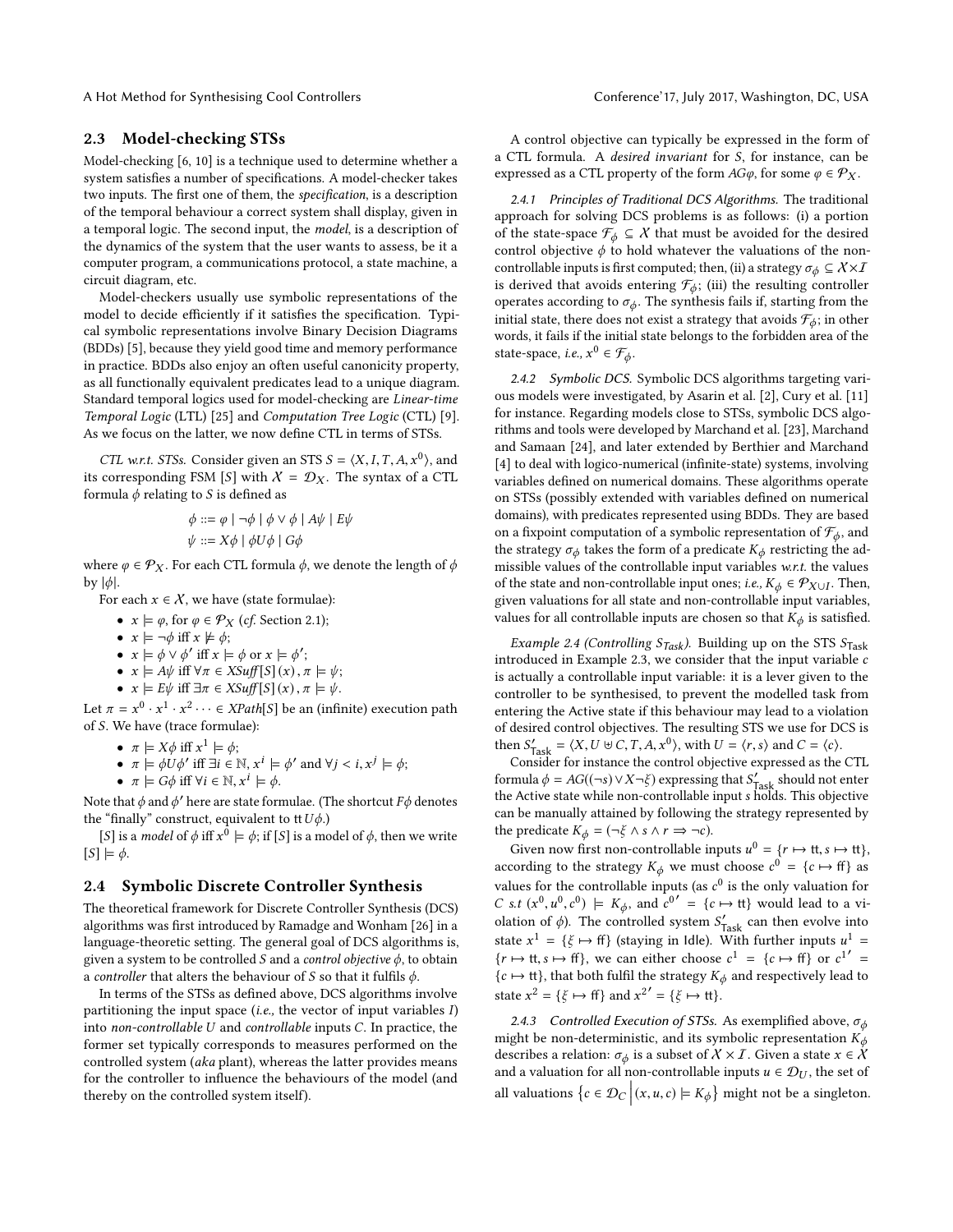Therefore, traditional DCS algorithms require further processing steps to eventually produce a deterministic, executable controlled system.

Two approaches exist to this end: (i) using an on-line solver to randomly pick values  $c \in \mathcal{D}_C$  for the variables in C, given values for non-controllable inputs  $u \in \mathcal{D}_U$  and state  $x \in \mathcal{X}$ , s.t  $(x, u, c) \models K_{\phi}$ holds (as we did manually in Example [2.4\)](#page-2-0); or (ii) translating the predicate  $K_{\phi}$  into a function assigning values for each controllable variable based on values for state and non-controllable input variables. In the remainder of this paper, to obtain deterministic, easily implementable controlled STSs, we seek algorithms that give results similar to those obtained after applying the translation of option [\(ii\)](#page-3-1).

2.4.4 Obtaining a Deterministic Controlled STS. Option [\(ii\)](#page-3-1) above amounts to refining the non-deterministic strategy  $\sigma_{\phi}$  into a *deter*ministic strategy  $\sigma'_{\phi}$ .

A triangulation technique similar to the one described by Hietter et al. [\[15\]](#page-9-28) may be used to translate  $K_{\phi}$  into a set of assignments. This translation operates by using successive variable substitutions and partial evaluations of  $K_{\phi}$ . It requires ordering (prioritising) the controllable input variables, and assigning "default" values for them, or introducing additional non-controllable input "phantom" variables.

Essentially, the symbolic representation for  $\sigma'_{\phi}$  obtained by triangulation for an STS  $S = \langle X, U \uplus C, T, A, x^0 \rangle$ , with  $C = \langle c_1, \ldots, c_k \rangle$ , is a vector  $\Gamma_i$  of k predicates giving values for each controllable is a vector  $\Gamma_{\phi}$  of k predicates giving values for each controllable variable of the system based on state and non-controllable inputs only, i.e.,

<span id="page-3-2"></span>
$$
\Gamma_{\phi} = \langle \gamma_1 \colon \mathcal{P}_{X \cup U}, \dots, \gamma_k \colon \mathcal{P}_{X \cup U} \rangle. \tag{1}
$$

Every occurrence of a controllable variable in the update function T can then be substituted with its corresponding assignments in  $\Gamma_{\phi}$ , thereby providing a Deterministic Controlled STS (DCSTS), denoted  $S|_{\Gamma_{\phi}}$ , satisfying the desired objective (i.e.,  $[S|_{\Gamma_{\phi}}] \models \phi$ ).

Example 2.5 (Deterministic Controller for  $S'_{\text{Task}}$ ). Consider again<br>a controller obtained in Example 2.4. A triangulation of K, with the controller obtained in Example [2.4.](#page-2-0) A triangulation of  $K_{\phi}$  with default value tt for c gives  $\Gamma_{\phi}^{c?tt} = \langle (\xi \vee \neg r \vee \neg s) \rangle$ . The alternative choice for the default value for c leads to  $\Gamma_{\phi}^{c2\text{ff}} = \langle (\text{ff}) \rangle$ , always assigning the value ff to c (and incidentally prevents  $S'_{\text{Task}}$  from ever reaching the Active state). The resulting DCSTS in the first ever reaching the Active state). The resulting DCSTS in the first case is  $S'_{\text{Task}}/r_{\phi}^{c\gamma_{\text{tt}}}= \langle X, U, T[C/ r_{\phi}^{c\gamma_{\text{tt}}}], A, x^0 \rangle$  where

$$
T[C/\Gamma_{\phi}^{c?tt}] = \langle (\neg \xi \land r \land (\xi \lor \neg r \lor \neg s)) \lor (\xi \land \neg s) \rangle
$$
  
= \langle (\neg \xi \land r \land \neg s) \lor (\xi \land \neg s) \rangle.

Note that the triangulation has an impact on the kind of control objectives that can effectively be enforced using traditional DCS algorithms (that operate by computing  $\mathcal{F}_{\phi}$ ), as this determinisation<br>procedure implicitly entails "removing" transitions from  $\sigma$ . This procedure implicitly entails "removing" transitions from  $\sigma_{\phi}$ . This translation is also computationally expensive when performed on BDDs, and may incur a non-negligible increase in the number of nodes involved to represent the resulting functions.

<span id="page-3-3"></span>Algorithm 1 Simulated Annealing

<span id="page-3-1"></span>

| $i := 0$                                          |
|---------------------------------------------------|
| randomly generate a first candidate $x$           |
| repeat                                            |
| $i := i + 1$                                      |
| derive a neighbor $x'$ of x                       |
| $\Delta F := F(x') - F(x)$                        |
| if $\Delta F < 0$ then                            |
| $x := x'$                                         |
| else                                              |
| derive random number $p \in [0, 1]$               |
| if $p < e^{\frac{\Delta F}{\theta_i}}$ then       |
| $x := x'$                                         |
| end if                                            |
| end if                                            |
| <b>until</b> the goal is reached or $i = i_{max}$ |
|                                                   |

#### <span id="page-3-4"></span>2.5 Contribution w.r.t. Symbolic DCS

Our contribution is an original algorithm for the construction of correct DCSTSs solving symbolic DCS problems when multiple control objectives are desired: given an STS  $S$  and a set  $\omega$  of desired control objectives specified using CTL formulae over variables of S, its goal is to construct a *deterministic strategy*  $\sigma'_{\omega}$  so that *S* controlled according to  $\sigma'$ , fulfils every objective belonging to  $\omega$ according to  $\sigma'_{\omega}$  fulfils every objective belonging to  $\omega$ .<br>Accordingly the resulting deterministic strategy shows

Accordingly, the resulting deterministic strategy shall take the form of a vector of predicates over state and non-controllable input variables of  $S$  (as in Equation [\(1\)](#page-3-2)), and the goal of our algorithm is to find a "good" solution  $\Gamma_{\omega}$  so that  $\forall \phi \in \omega$ ,  $[S_{\Gamma_{\omega}}] \models \phi$ . To this and we rely on: (i) general search techniques to explore the this end, we rely on: (i) general search techniques to explore the set of all potential deterministic strategies; (ii) well-established model-checking techniques for assessing the fitness of such potential solutions.

# <span id="page-3-0"></span>3 GENERAL SEARCH TECHNIQUES

We investigate two general search techniques, namely simulated annealing and genetic programming, and derive a hybrid one. We present these techniques, and turn to their application in combination with model-checking to find deterministic strategies in the following Section.

#### 3.1 Simulated Annealing

Simulated annealing [\[8,](#page-9-15) [14,](#page-9-16) [16\]](#page-9-21) is a general local search technique that is able to escape from local optima. The algorithm, described in Algorithm [1,](#page-3-3) is easy to implement and has good convergence properties.

When applied to an optimisation problem, the fitness function (objective) generates values for the quality of the solution constructed in each iteration. The fitness of this newly selected solution is then compared with the fitness of the solution from the previous round. Improved solutions are always accepted, while some of the other solutions are accepted in the hope of escaping local optima in search of global optima. The probability of accepting solutions with reduced fitness depends on a temperature parameter, which is typically falling monotonically with each iteration of the algorithm.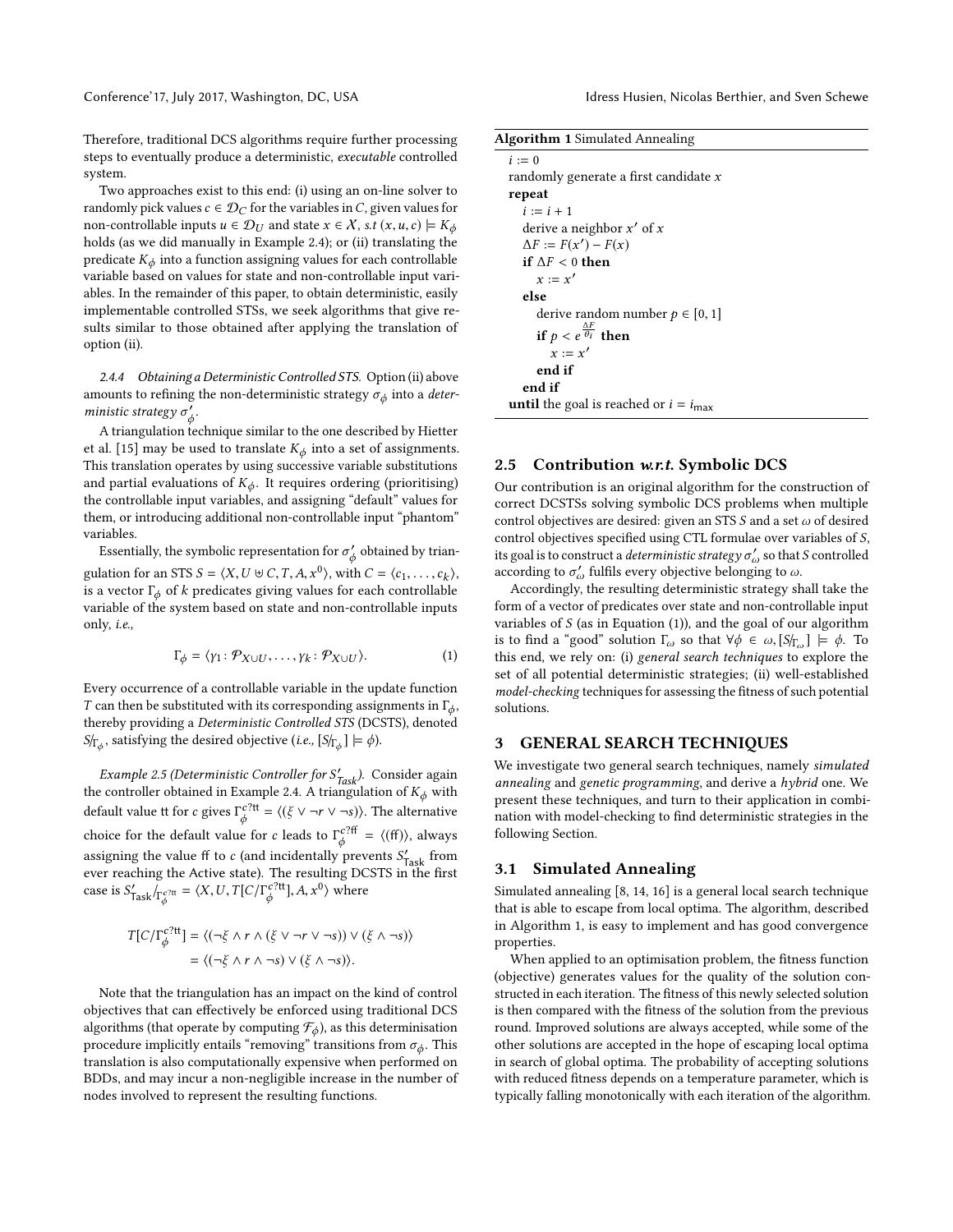A Hot Method for Synthesising Cool Controllers Content Conference' T7, July 2017, Washington, DC, USA

Simulated annealing starts with an initial, randomly generated, candidate solution. In each iteration, a neighbouring candidate  $x'$  is generated by mutating the previous candidate  $x$ . Let for the is generated by mutating the previous candidate  $x$ . Let, for the the fitness of its mutation newly constructed. If the fitness is not th iteration,  $F(x)$  be the fitness of the "old" solution and  $F(x')$ <br>he fitness of its mutation newly constructed. If the fitness is not decreased  $(F(x') \geq F(x))$ , then the mutated solution x' is kept. If<br>the fitness is decreased  $(F(x') \geq F(x))$ , then the probability a that the fitness is decreased  $(F(x') < F(x))$ , then the probability  $\rho$  that this mutated solution is kent is this mutated solution is kept is

$$
p = e^{\frac{F(x') - F(x)}{\theta_i}}
$$

where  $\theta_i$  is the temperature parameter for the *i*<sup>th</sup> step. The chance of chancing to a mutation with smaller fitness is therefore reduced of changing to a mutation with smaller fitness is therefore reduced with an increasing gap in the fitness, but also with a falling temperature parameter. The temperature parameter is positive and usually non-increasing (0 <  $\theta_i \leq \theta_{i-1}$ ). The development of the sequence the physical world [\[14\]](#page-9-16).  $\theta_i$  is referred to as the *cooling schedule* and inspired by cooling in

The effect of cooling on the simulation of annealing is that the probability of following an unfavorable move is reduced. In practice, the temperature is often decreased in stages. The cooling schedule is given as a set of parameters that determines how the temperature is reduced in each iteration (i.e., the initial temperature, the stopping criterion, the temperature decrements between successive stages, and the number of transitions for each temperature value).

For our investigations, we have used a simple cooling schedule, where the temperature is dropped by a constant in each iteration.

## 3.2 Genetic Programming

Genetic programming is a different general search technique [\[21\]](#page-9-22). It has already been used for program synthesis by Johnson [\[17\]](#page-9-17), Katz and Peled [\[18,](#page-9-18) [19,](#page-9-19) [20\]](#page-9-20), and Husien and Schewe [\[16\]](#page-9-21). In genetic programming, a population of  $\lambda$  candidate solutions (in our case, deterministic strategies) is first randomly generated. Then at each iteration, a small share of the population consisting of  $\mu$  candidates, with  $\mu \ll \lambda$ , is selected based on its fitness; usually, a random function that makes it more likely for fitter candidate solutions to be selected is applied. The selected candidates are then mated using some *crossover* operation to make up a population of  $\lambda$ , and mutations are applied to a high share of the resulting candidates (e.g., on all duplicates).

Mutations of selected candidates are used to obtain  $\lambda$  candidates at the end of each iteration. Crossovers are optional.

## <span id="page-4-2"></span>3.3 Hybrid Search Technique

Apart from simulated annealing and pure genetic programming with and without crossovers as presented above, we additionally investigate a hybrid form introducing a property known from simulated annealing into the genetic programming algorithm: by appropriately tuning the measures of fitness, changes are applied more flexibly in the beginning, while evolution becomes more rigid over time. This hybrid approach has already been used for program synthesis by Katz and Peled [\[18,](#page-9-18) [19,](#page-9-19) [20\]](#page-9-20) as well as Husien and Schewe [\[16\]](#page-9-21).

Just as for the genetic programming technique, crossovers are optional for this hybrid approach as well.

<span id="page-4-1"></span>

| <b>Algorithm 2</b> grow <sub>maxdepth</sub> (depth)                                       |  |
|-------------------------------------------------------------------------------------------|--|
| <b>if</b> depth $\lt$ maxdepth <b>then</b>                                                |  |
| $node \leftarrow random (\{\vee, \wedge, \neg, \mathsf{tt}, \mathsf{ff}\} \cup X \cup U)$ |  |
| for each children <i>child</i> required for <i>node</i> do                                |  |
| $nodechild \leftarrow grow_{maxdepth}(depth + 1)$                                         |  |
| end for                                                                                   |  |
| else                                                                                      |  |
| $node \leftarrow \text{random}(\{\text{tt}, \text{ff}\} \cup X \cup U)$                   |  |
| end if                                                                                    |  |
| return node                                                                               |  |

#### <span id="page-4-0"></span>4 PRINCIPLES OF OUR DCS ALGORITHMS

In this Section, we assume given an STS  $S = \langle X, U \cup C, T, A, x^0 \rangle$  to the controlled with  $C = \langle c, c \rangle$  and a set of desired objective be controlled, with  $C = \langle c_1, \ldots, c_k \rangle$ , and a set of desired objective<br>CTI formulae  $\omega = I d\omega$ ,  $d\omega$ CTL formulae  $\omega = {\phi_1, \ldots, \phi_w}.$ 

## 4.1 Representing Deterministic Strategies

Recall that the candidate deterministic strategies are vectors of predicates involving state and non-controllable variables (cf. Section [2.5\)](#page-3-4), and such candidates are subject to mutations (and possibly crossovers) for genetic programming and simulated annealing algorithms to be applicable. Therefore, one needs to find a suitable representation for such vectors of predicates.

Usual symbolic representations for predicates involve BDDs (cf. Section [2.3\)](#page-2-1). Yet, implementing efficient random generation, mutations, and crossovers on such diagrams appears to be challenging, and more importantly, unnecessary w.r.t. our goal of performing a preliminary feasibility assessment for the use of general search techniques to solve symbolic DCS problems. The canonicity of candidates is not required by the algorithms we investigate either.

Therefore, we have opted for the simpler solution of using trees built according to the grammar of predicates introduced in Section [2.1:](#page-1-3)

- each leaf is labelled with either a variable belonging to  $X \cup U$ , or a constant in {tt, ff};
- each node with one children is labelled with  $\neg;$
- each node with two children is labelled with a binary operator ∨ or ∧.

In the end, we represent candidate deterministic strategies as fixedsized vectors  $\Gamma = \langle \gamma_i \rangle_{i \in \{1, ..., k\}}$  of k trees  $\gamma_i$  as defined above, one per controllable variable in C.

## 4.2 Random Generation of Candidates

To randomly initialise the population of strategies, we need to generate vectors of as many trees as controllable variables in C. We use the "grow" method suggested by Koza [\[21\]](#page-9-22) in order to build each tree; the method starts from the root, and potential children nodes are generated until the maximum depth of the tree is reached.

grow  $_{maxdepth}$  (depth) is shown as a recursive function in Algorithm [2,](#page-4-1) generating trees of maximum depth maxdepth. It takes the depth depth of the current node to be generated as argument. If depth is less than the maximum tree depth, a node is chosen randomly from the set of terminals and binary operators. Then, depending on whether the node to generate is a terminal (leaf) or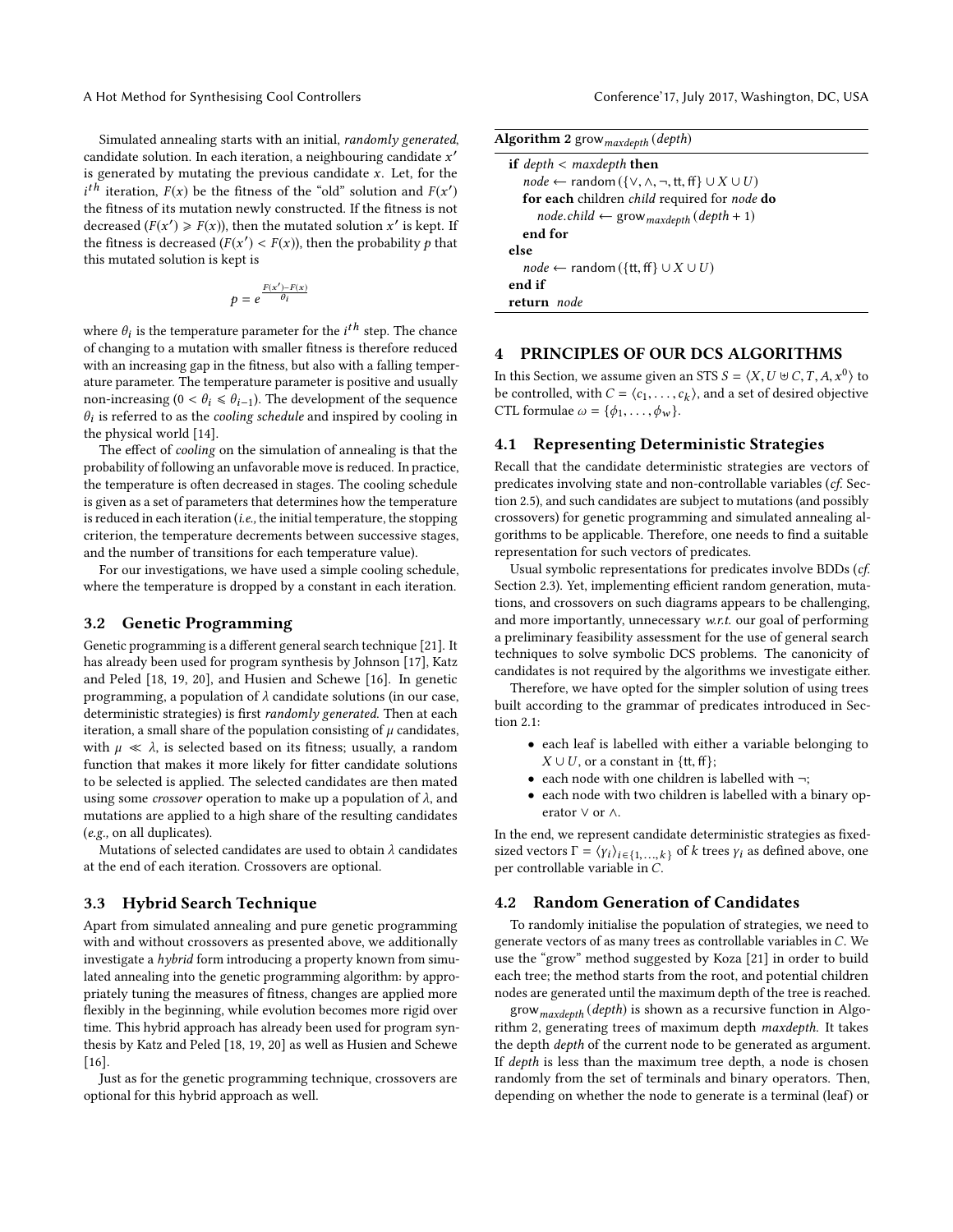Conference'17, July 2017, Washington, DC, USA International Conference Husien, Nicolas Berthier, and Sven Schewe

internal node, as many recursive calls as needed are performed to create the required number of children for the node. If depth equals the maximum tree depth, then a node is chosen from the set of terminals.

k calls to grow  $_{maxdepth}(1)$  shall then be used to generate one candidate deterministic strategy Γ.

#### 4.3 Performing Mutations and Crossovers

Mutations are changes applied on each candidate deterministic strategy Γ. Such changes can be applied using a random walk on one tree of Γ as follows:

- 1. Randomly select a predicate  $γ$  to be changed in Γ;
- 2. Perform a random walk on  $\gamma$  from its root, randomly choosing to stop or visit one of its children nodes (picked with probabilities weighted by the number descendants);
- 3. Apply the one change applicable from the following:
	- When on a node n labelled with a binary operator <sup>∨</sup> or ∧, replace it with a different binary operator or insert a negation node  $\neg$  with child *n*;
	- When on a node labelled with a unary operator ¬, remove it;
	- When on a leaf *l*, insert a negation node  $\neg$  with child *l*, or replace l with a randomly generated sub-tree built by using grow  $_{maxdepth}$  (1); the latter case is illustrated in Figure [2.](#page-6-0)

The principle for performing the crossover between two candidates  $\Gamma_1 = \langle \gamma_1, i \rangle_{i \in \{1, ..., k\}}$  and  $\Gamma_2 = \langle \gamma_2, i \rangle_{i \in \{1, ..., k\}}$  consists in selecting and index  $i \in \{1, ..., k\}$  (i.e., a controllable variable) selecting and index  $j \in \{1, \ldots, k\}$  (*i.e.*, a controllable variable), and swapping two randomly selected sub-trees  $t_1$  from  $\gamma_{1,i}$  and  $t_2$ from  $\gamma_{2,j}$ . As each predicate involved is defined on the same set<br>of variables  $(Y \cup U)$  a proper mix of the two candidates is always of variables ( $X \cup U$ ), a proper mix of the two candidates is always produced. We show in Figure [3](#page-6-1) an example crossover between two trees.

#### <span id="page-5-2"></span>4.4 Model-checking as a Fitness Function

We use model-checking to determine the fitness of a candidate deterministic strategy in a way similar to that of Katz and Peled [\[18,](#page-9-18) [19,](#page-9-19) [20\]](#page-9-20) and Husien and Schewe [\[16\]](#page-9-21) for program synthesis using genetic programming. The model-checking results are used to derive a quantitative measure for the fitness (as a level of partial correctness) of a deterministic strategy Γ w.r.t. the objectives ω.

To design a fitness measure for candidates, we make the hypothesis that the share of objectives that are satisfied so far by a candidate is a good indication of its pertinence. We additionally observe that candidate solutions that satisfy weaker objectives—that can be mechanically derived from those belonging to  $\omega$ —may be good candidates worth selecting for the generation of further potential solutions. For example, if a property shall hold on all paths, it is better if it holds on some paths, and yet better if it holds almost surely.

Taking these observations into account, we first automatically translate the objectives with up to two universal path quantifiers occurring positively into weaker objectives:

• A first set of weaker objectives  $\omega'$  is obtained by selecting<br>events objective from  $\omega$  featuring universal path quantievery objective from  $\omega$  featuring universal path quantifiers (*i.e.*,  $A\psi$ ), and replacing one with an existential path quantifier  $(E\psi)$ ;

• Repeating this process once again on eligible objectives of  $\int$  gives  $\omega''$ .

ω (We shall give example partial objectives as built by the above procedure in Section [5.1](#page-6-2) below.)

Then, given a candidate deterministic strategy Γ and a set of objectives  $\omega$ , a model-checking algorithm is used to check whether  $[S_f] \models \phi$ , for each objective  $\phi$  in  $\omega \cup \omega' \cup \omega''$  (cf. Section [2.3\)](#page-2-1).<br>The fitness of  $\Gamma$  is computed based on the number of objectives The fitness of  $\Gamma$  is computed based on the number of objectives of each set  $\omega$ ,  $\omega'$  and  $\omega''$  that it satisfies: *m* points are assigned<br>per objective of  $\omega$  that is satisfied m' points (with m'  $\lt m$ ) per per objective of  $\omega$  that is satisfied, m' points (with  $m' < m$ ) per objective of  $\omega'$ , and m'' points (with  $m'' < m'$ ) per objective of  $\omega''$ .<br>Following the works of Katz and Peled [18] and Husian and

Following the works of Katz and Peled [\[18\]](#page-9-18) and Husien and Schewe [\[16\]](#page-9-21), we also apply a penalty for "large" strategies by deducing the number of inner nodes of all trees from this average when assigning the fitness of a candidate strategy.

Let us denote  $F_{\omega}(\Gamma)$  the fitness value obtained as described above for the candidate  $\Gamma$  and objectives  $\omega$ .

## 4.5 Variants for Improved Search Techniques

To derive improved variants of the general search algorithms of Section [3,](#page-3-0) we note that a subset  $\omega_s$  of given target objectives  $\omega$  are safety ones, while the others  $\omega_l$  (=  $\omega \setminus \omega_s$ ) are considered liveness objectives[1](#page-5-1) .

At each iteration of the simulated annealing algorithm, the first decision to select a new candidate  $\Gamma'$  over an old one  $\Gamma$  (condition  $\Lambda E \geq 0$  in Algorithm 1) is taken according to one of two distinct  $\Delta F$  < 0 in Algorithm [1\)](#page-3-3) is taken according to one of two distinct policies, giving two versions of the simulated annealing algorithm:

rigid  $\Gamma'$  is selected at this stage whenever  $F_{\omega}(\Gamma') > F_{\omega}(\Gamma)$ ;<br>wible  $\Gamma'$  is selected at this stage whenever  $F_{\omega}(\Gamma') > F_{\omega}(\Gamma)$ flexible  $\Gamma'$  is selected at this stage whenever  $F_{\omega}(\Gamma') > F_{\omega}(\Gamma)$  or  $F_{\omega}(\Gamma') > F_{\omega}(\Gamma')$ .  $F_{\omega}(\Gamma') > F_{\omega}(\Gamma')$  $\frac{1}{F} \omega_s$ (Γ') >  $F_{\omega_s}$  (Γ'); Γ' is always discarded when  $F_{\omega_s}$  (Γ') < (Γ')  $F_{\omega_s}(\Gamma)$ .

Our implementation of the hybrid algorithm presented in Sec-tion [3.3](#page-4-2) basically consists in tuning the evaluation of fitness to first favour safety objectives: in this algorithm, the fitness  $F_{\omega}(\Gamma)$  of a candidate  $\Gamma$  is actually made of the pair  $(F_{\omega_s}(\Gamma), F_{\omega_l}(\Gamma))$ , and com-<br>parisons of such fitness measures are performed according to their parisons of such fitness measures are performed according to their lexical ordering. This way, candidates with better values for the safety objectives  $\omega_s$  are always given preference, while the fitness computed using liveness objectives  $\omega_l$  only are merely tie-breakers for equal values of  $F_{\omega_s}(\Gamma)$ .

In the end, we investigate and compare six algorithms involving various search techniques: (1) pure genetic programming without crossovers (GP); and (2) with crossovers (GP w. CO); (3) rigid simulated annealing (SA rigid); (4) flexible simulated annealing (SA flexible); (5) hybrid search without crossovers (Hybrid); and (6) with crossovers (Hybrid w. CO).

# <span id="page-5-0"></span>5 EXPERIMENTAL FEASIBILITY ASSESSMENT

## 5.1 Problem Instances

In order to get a preliminary feasibility assessment of our approach, we have generated several problem instances based on the parallel

<span id="page-5-1"></span> $1$ One can use a simple syntactical criterion for deciding that an objective surely belongs to  $\omega_s$ ; e.g., some safety CTL formulae can be rewritten as  $AG\varphi$  with  $\varphi \in \mathcal{P}_X$ .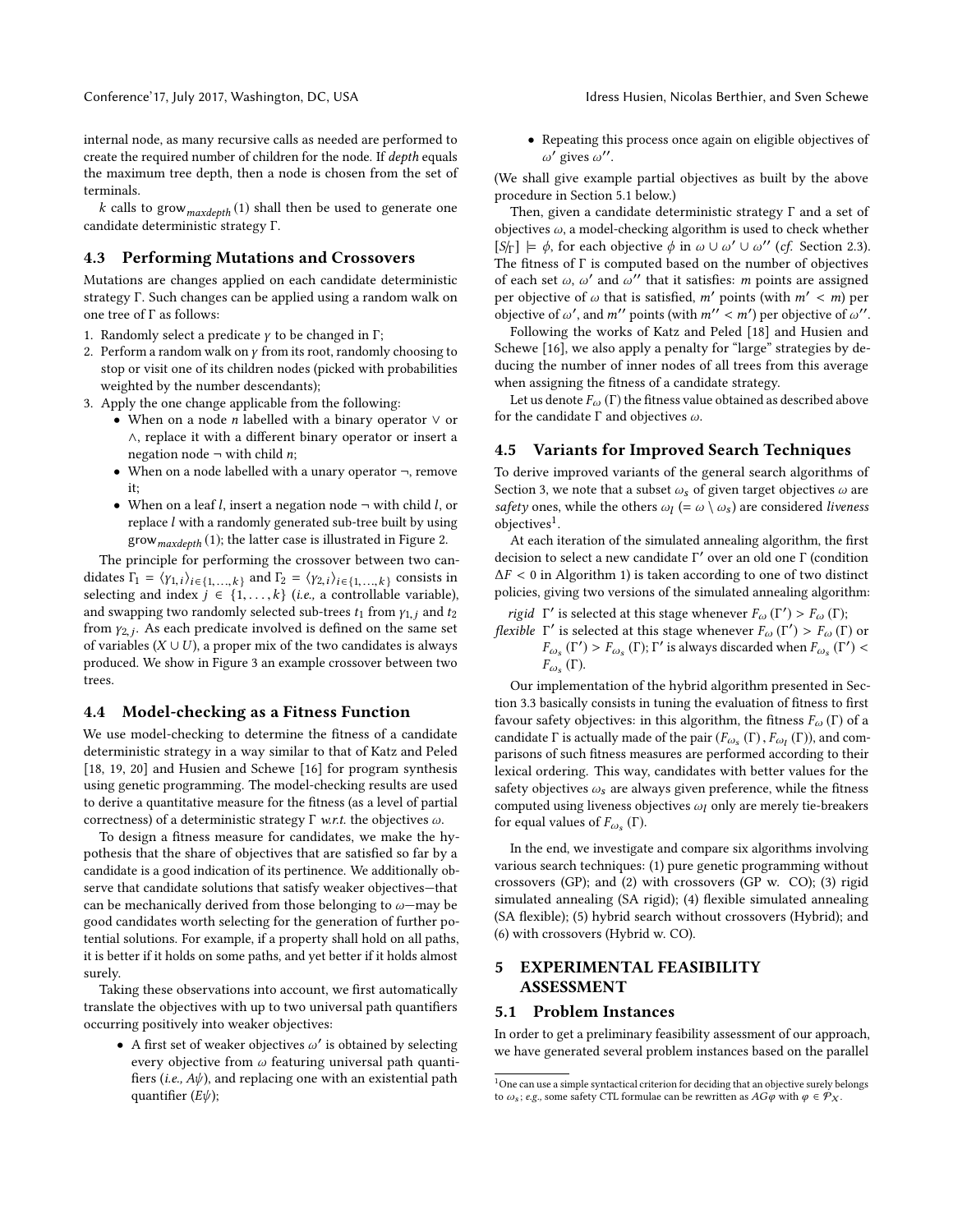<span id="page-6-0"></span>



Figure 2: Candidate predicate (left) with two mutations (middle and right)

<span id="page-6-1"></span>

Figure 3: Crossover: two parents (above) and two offspring (below)

composition of STSs as per Remark [1.](#page-1-4) Synthesis objectives were then derived as CTL formulae in a scalable manner.

Regarding the STSs, each problem N–Tasks was built using N instances of the STS  $S'_{\text{Task}}$  described in Example [2.4](#page-2-0) (modulo renam-<br>ing of variables to ensure disjointness); i.e., the STSs involved were ing of variables to ensure disjointness); i.e., the STSs involved were built as

$$
S_{N-\text{Tasks}} = \big\|_{i \in \{1, ..., N\}} \langle X_i, U_i \uplus C_i, T_i, A_i, x_i^0 \rangle,
$$

where  $X_i = \langle \xi_i \rangle$ ,  $U = \langle r_i, s_i \rangle$ ,  $C_i = \langle c_i \rangle$ ,  $T_i = \langle (\neg \xi_i \land r_i \land c_i) \lor (\xi_i \land r_i \land \neg t_i \land \neg t_i \land \neg t_i \land \neg t_i \land \neg t_i \land \neg t_i \land \neg t_i \land \neg t_i \land \neg t_i \land \neg t_i \land \neg t_i \land \neg t_i \land \neg t_i \land \neg t_i \land \neg t_i \land \neg t_i \land \neg t_i \land \neg t_i \land \neg t_i \land \neg t_i \land \neg t_i \land \neg t_i \land \neg t_i \land \neg t_i$  $s_i$ ),  $A_i =$  tt, and  $x_i^0 = \{\xi_i \mapsto ff\}$ .<br>Objective CTI formulae for  $\epsilon$ 

Objective CTL formulae for each problem  $N-$ Tasks consist of the sofety  $\omega$ ,  $\omega$  and liveness  $\omega$ ,  $\omega$  objectives. Begarding sofety both safety  $\omega_{\text{S},N}$  and liveness  $\omega_{l,N}$  objectives. Regarding safety, mutual exclusion properties suit our need for scalable, CTL formulae that are relatively complex to represent: i.e., no two tasks should be in their Active state (with  $\xi_i =$  tt) at the same time. For each problem instance N–Tasks, one obtains:

$$
\omega_{s,N} = \left\{ AG \left( \bigwedge_{i \in \{1, ..., N-1\}} \left( \bigwedge_{j \in \{i+1, ..., N\}} \neg (\xi_i \wedge \xi_j) \right) \right) \right\},
$$

with notable special case  $\omega_{s,1} = \emptyset$ . As a concrete illustration, one<br>obtains  $\omega_{s,0} = \frac{\text{A}}{\text{A}} G(-(\varepsilon, \lambda, \varepsilon))$ obtains  $\omega_{s,2} = \{AG(\neg(\xi_1 \land \xi_2))\}.$ 

Regarding liveness objectives  $\omega_{l,N}$ , we want to ensure that every task in its Idle state should eventually reach its Active state. Formally, one obtains:

$$
\omega_{l,N} = \bigcup_{i \in \{1, ..., N\}} \{AG(\neg \xi_i \Rightarrow AF\xi_i)\}.
$$

In the end, solving each problem  $N-$ Tasks consists in finding a deterministic strategy  $\Gamma_{\omega_N}$  so that  $\forall \phi \in \omega_N$ ,  $[S_{N-\text{Tasks}}/T_{\omega_N}] \models \phi$ , with  $\omega_N = \omega_{s,N} \cup \omega_{l,N}$ .

<span id="page-6-2"></span>Partial Objectives. The partial objectives automatically generated from the  $\omega_{s,N}$ 's above, according to the procedure explained in Section [4.4,](#page-5-2) are:

$$
\omega'_{s,N} = \left\{ EG \left( \bigwedge_{i \in \{1, \ldots, N-1\}} \left( \bigwedge_{j \in \{i+1, \ldots, N\}} \neg (\xi_i \wedge \xi_j) \right) \right) \right\},\,
$$

and  $\omega''_{s,N} = \emptyset$ . Informally, partial objectives in  $\omega'_{s,N}$  state that there exists execution paths where the mutual exclusion property is met. On the other hand, the  $\omega_{LN}$ 's lead to:

$$
\omega'_{l,N} = \bigcup_{i \in \{1, ..., N\}} \{AG(\neg \xi_i \Rightarrow EF\xi_i), EG(\neg \xi_i \Rightarrow AF\xi_i)\},\
$$

and

$$
\omega_{l,N}^{\prime\prime} = \bigcup_{i \in \{1,\dots,N\}} \{EG(\neg \xi_i \Rightarrow EF\xi_i)\}.
$$

## 5.2 Experimental Setup

We have implemented the simulated annealing, and genetic programming, and hybrid algorithms as described, using NuSMV [\[7\]](#page-9-29) as a solver to derive the fitness of candidate deterministic strategies.

For simulated annealing, we have set the initial temperature to 20,000. The cooling schedule decreases the temperature by 0.8 in each iteration. Thus, the schedule ends after 25,000 iterations, when the temperature hits 0. In a failed execution, this leads to determining the fitness of 25,001 candidates.

We have taken the values suggested by Katz and Peled [\[18\]](#page-9-18) and Husien and Schewe [\[16\]](#page-9-21) for genetic programming:  $\lambda = 150$ candidates are considered in each step,  $\mu = 5$  are kept, and we abort after 2,000 iterations. In a failed execution, this leads to determining the fitness of 290,150 candidates.

Points assigned for fitness measures are arbitrarily set to  $m = 100$ for target objectives, and  $m' = 80$  and  $m'' = 10$  for partial objectives (cf. Section [4.4\)](#page-5-2).

The experiments have been conducted using a machine with an Intel core i7 3.40 GHz CPU and 16GB RAM.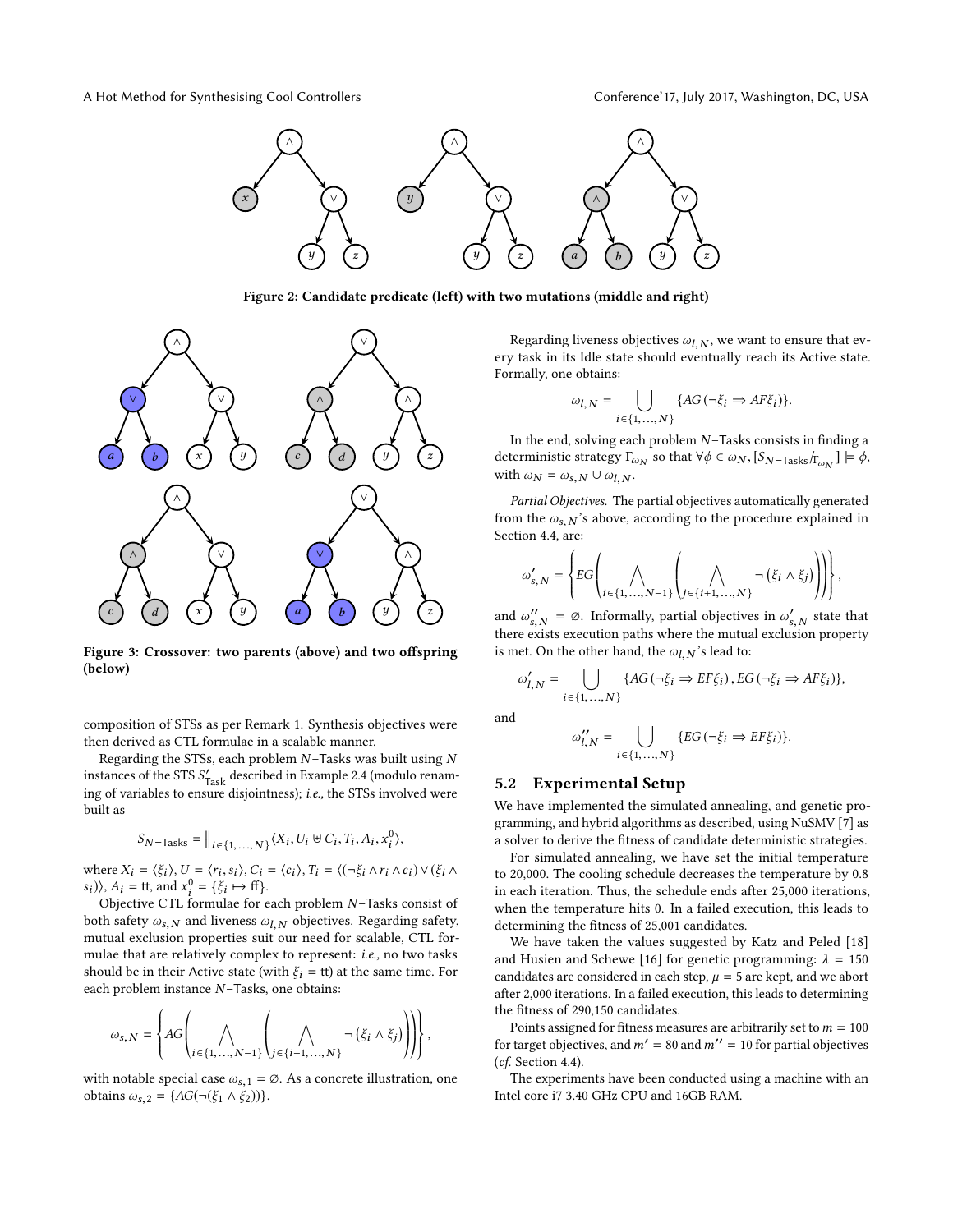<span id="page-7-1"></span>Conference'17, July 2017, Washington, DC, USA Idress Husien, Nicolas Berthier, and Sven Schewe

## Table 1: Search Techniques Comparison

|              | Search Tech. | sngl exec.      | suc. rat%       | overall time |
|--------------|--------------|-----------------|-----------------|--------------|
| $1 - Task$   | SA rigid     | 18              | $\overline{13}$ | 138.46       |
|              | SA flexible  | 17              | 16              | 106.25       |
|              | Hybrid       | 91              | 17              | 535.29       |
|              | Hybrid w. CO | 94              | 20              | 470.00       |
|              | GP           | 378             | 3               | 12,600.00    |
|              | GP w. CO     | 385             | 5               | 7,700.00     |
| 2-Tasks      | SA rigid     | 24              | $\overline{10}$ | 240.00       |
|              | SA flexible  | 22              | 13              | 169.23       |
|              | Hybrid       | 132             | 13              | 1,015.38     |
|              | Hybrid w. CO | 138             | 15              | 920.00       |
|              | GP           | 463             | 3               | 15,433.33    |
|              | GP w. CO     | 484             | 4               | 12,100.00    |
|              | SA rigid     | $\overline{31}$ | $\overline{9}$  | 344.44       |
|              | SA flexible  | 28              | 10              | 280.00       |
| $3 - T$ asks | Hybrid       | 197             | 9               | 2,188.88     |
|              | Hybrid w. CO | 201             | 11              | 1,827.27     |
|              | GP           | 572             | 2               | 28,600.00    |
|              | GP w. CO     | 589             | 4               | 14,725.00    |
|              | SA rigid     | 45              | 9               | 500.00       |
| 4-Tasks      | SA flexible  | 43              | 9               | 477.77       |
|              | Hybrid       | 289             | 10              | 2,890.00     |
|              | Hybrid w. CO | 296             | 12              | 2,466.66     |
|              | GP           | 641             | 2               | 32,050.00    |
|              | GP w. CO     | 664             | 4               | 16,600.00    |
| 5-Tasks      | SA rigid     | $\overline{72}$ | $\overline{8}$  | 900.00       |
|              | SA flexible  | 68              | 9               | 755.55       |
|              | Hybrid       | 436             | 8               | 5,450.00     |
|              | Hybrid w. CO | 445             | 11              | 4,045.45     |
|              | GP           | 764             | 2               | 38,200.00    |
|              | GP w. CO     | 787             | 3               | 26,233.33    |
| 6-Tasks      | SA rigid     | 115             | 7               | 1,642.85     |
|              | SA flexible  | 104             | 7               | 1,485.71     |
|              | Hybrid       | 650             | 8               | 8,125.00     |
|              | Hybrid w. CO | 673             | 10              | 6,730.00     |
|              | GР           | 935             | 2               | 46,750.00    |
|              | GP w. CO     | 972             | 3               | 32,400.00    |

## 5.3 Experimental Results

The results are shown in Figures [4](#page-8-0) and [5](#page-8-1) and summarised in Table [1.](#page-7-1) Figure [4](#page-8-0) shows the average time needed for synthesising a correct candidates. The two factors that determine the average running time are the success rate and the running time for a full execution, successful or not. These values are shown in Figure [5.](#page-8-1) Table [1](#page-7-1) shows the average running time for single executions in seconds, the success rate in %, and the resulting overall running time. The best values (shortest expected running time or highest success rate) for each comparison printed in bold. Both simulated annealing and the hybrid approach significantly outperform the pure genetic programming approach. The low success rate for pure genetic programming suggests that the number of iterations might be too small. However, as the individual execution time is already ways above the average time simulated annealing needs for constructing a correct candidate, we did not increase the number of iterations.

The advantage in the individual execution time between the classic and the hybrid version of genetic programming is in the range that is to be expected, as the number of calls to the model-checker is reduced. It is interesting to note that simulated annealing, where the shift from rigid to flexible evaluation might be expected to have

a similar effect, does not benefit to the same extent. It is also interesting to note that the execution time suggests that determining the fitness of candidates produced by simulated annealing is slightly more expensive. This was to be expected, as the average candidate size grows over time. The penalty for longer candidates reduces this effect, but cannot entirely remove it. (This potential disadvantage is the reason why an occasional re-start provides better results than prolonging the search.)

As was the case in our previous work [\[16\]](#page-9-21), it is interesting to note that both the pure and the hybrid approach to genetic programming benefit from crossovers.

Lastly, observe that in absolute terms, the expected execution times that we obtain for all our general search-based algorithms are several orders of magnitude higher than that obtained on similar examples when using a traditional symbolic DCS tool such as ReaX [\[4\]](#page-9-12) (that is also able to enforce some restricted class of liveness objectives, when the controller is not triangulated). We discuss this aspect and its implications further in Section [7.](#page-9-23)

## <span id="page-7-0"></span>6 COMPLEXITY ANALYSIS

While the main argument supporting this technique is practical, it is interesting to consider the complexity of this approach, too. For the estimation of the complexity, we look at recurrent application of simulated annealing, as, from the figures from the previous Section, this seems to be the most promising approach. Also, applying the procedure repeatedly is fairly normal, as not 100% of the attempts lead to a deterministic strategy that satisfies all required objectives.

For our complexity consideration, we consider cooling schedules that change slowly. The reason for this is that the search space for a given cooling schedule is finite, as only a finite set of deterministic strategies can be constructed with a fixed cooling schedule.

We naturally can only refer to probabilistic complexity here: it is always possible to only consider two neighbouring candidate strategies during all runs (this is the case when candidate two is always selected as a mutation of candidate one and, vice versa, candidate one is always chosen as a mutation of candidate two), even when re-starting infinitely often.

<span id="page-7-2"></span>THEOREM 6.1. Let s be the length of the specification (some of the lengths of the target objectives in  $\omega$ ) and m the minimal size of the correct deterministic strategy. We show that there is a recurrent cooling schedule such that, with very high probability,

- the space required is the space required for model-checking STSs of length  $O(m)$  against specifications of length s and
- the time requirement is  $m^{O(m)}$  times the time required for model-checking STSs of length  $O(m)$  against specifications  $model$ -checking STSs of length  $O(m)$  against specifications of length s.

With very high probability means that, for all  $p < 1$ , one gets a result with probability greater than  $p$  in the mentioned time and space class. Note that this refers to the same cooling schedule.

As a preparation for the proof of Theorem [6.1,](#page-7-2) we estimate the chance of producing a correct program in exactly m steps by a particular derivation of the program tree. The chance is the product of the m transitions being made. An individual transition can be described as the product of the chance that it is selected by the mutation algorithm and the chance that the algorithm continues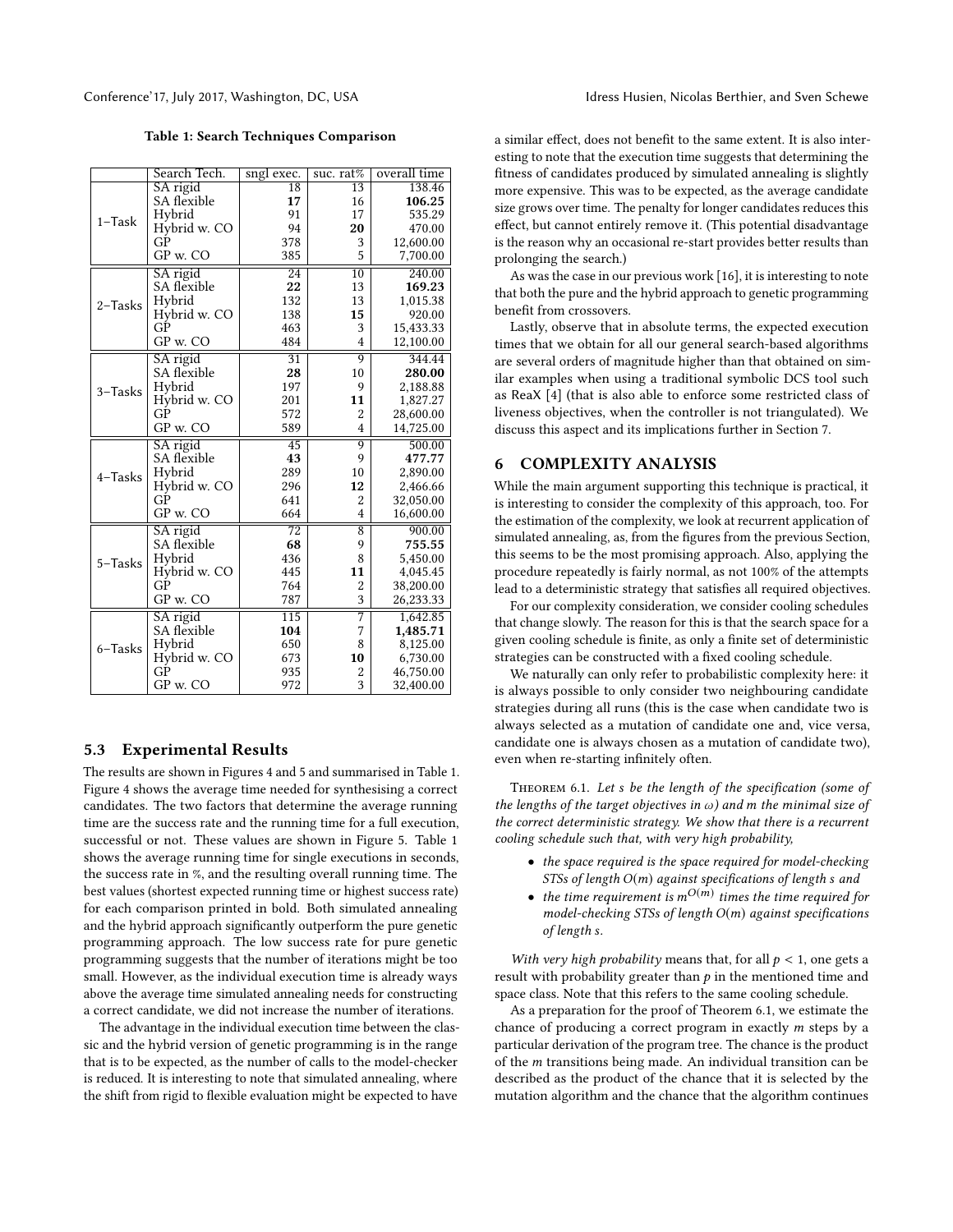<span id="page-8-0"></span>

Figure 4: Overall time required for synthesising a correct candidate

<span id="page-8-1"></span>

Figure 5: Average running time of an individual execution (left) and success rate of individual executions (right)

with the mutated form. The chance of selecting a particular position for the mutation is  $\Omega(\frac{1}{l})$  in the *i*<sup>th</sup> step, and the chance of attenuing a particular mutation when this position is selected is a attempting a particular mutation when this position is selected is a constant. (For the argument, it suffices that it is at least  $\frac{1}{O(poly(m))}$ .)<br>If the chance is bounded from below by a constant – or even by a If the chance is bounded from below by a constant – or even by a polynomial  $\frac{1}{O(\text{poly}(m))}$ , then the chance is bounded from below by 1  $\overline{O(m)!}$ .

For a given number *n* of steps (e.g.,  $n = m$  if we have an oracle that tells us the size of the program we are looking for), it is easy to construct a cooling schedule with this property: any cooling schedule that keeps the temperature sufficiently high for at least  $n$ steps. To avoid an unduly high time or space consumption of one iteration, the cooling after this should proceed quickly, such that the overall number of mutation attempts considered,  $n_{\text{attemps}}$ , is in  $O(n)$ .

As we would normally not know a suitable  $n \ge m$ , we suggest to adjust the cooling schedule over time by increasing it slowly: in the scheme for  $n_i = c + \max\{k \in \mathbb{N} \mid k! \leq i\}$ . Let us choose  $c = 0$  for the proof.  $i<sup>th</sup>$  iteration, we could use, for some constant  $c \in \mathbb{N}$ , the cooling the proof.

PROOF OF THEOREM [6.1.](#page-7-2) For  $n_i < m$ , we estimate the chance of creating a correct program with 0. Note that  $n_{m!} \geq m$ . The time and space consumption of each of these steps can be estimated by the cost of model-checking a program of size  $m_{\text{attemps}} \in O(m)$ against a specification of size s. There are less than  $m!$  of these attempts.

For  $n_i \geq m,$  the chance of creating a correct program is at least  $\frac{1}{O(m)!}$ . To create a program with an arbitrary (but fixed) chance of at least  $p \in [0, 1]$  therefore requires  $O(m)!$  such steps. The time and space consumption of each these steps can be estimated by the cost of model-checking a program of size  $O(m)$  against a specification<br>of size s. of size s.  $\Box$ 

Note that this technique does not qualify as a decision procedure, as it cannot provide a negative answer. (What it can be used to provide is an answer that, for a given  $m \in \mathbb{N}$  and  $p \in [0, 1]$  there is no program of size at most  $m$  with a chance of at least  $p$ .)

Note further that the proof does not refer to a particular speci fication language. For space requirements, the complexity is, for relevant languages like LTL or CTL, as good as one can hope. With regard to time complexity, the complexity of synthesis is exponential for CTL and doubly exponential for LTL. If the expected time